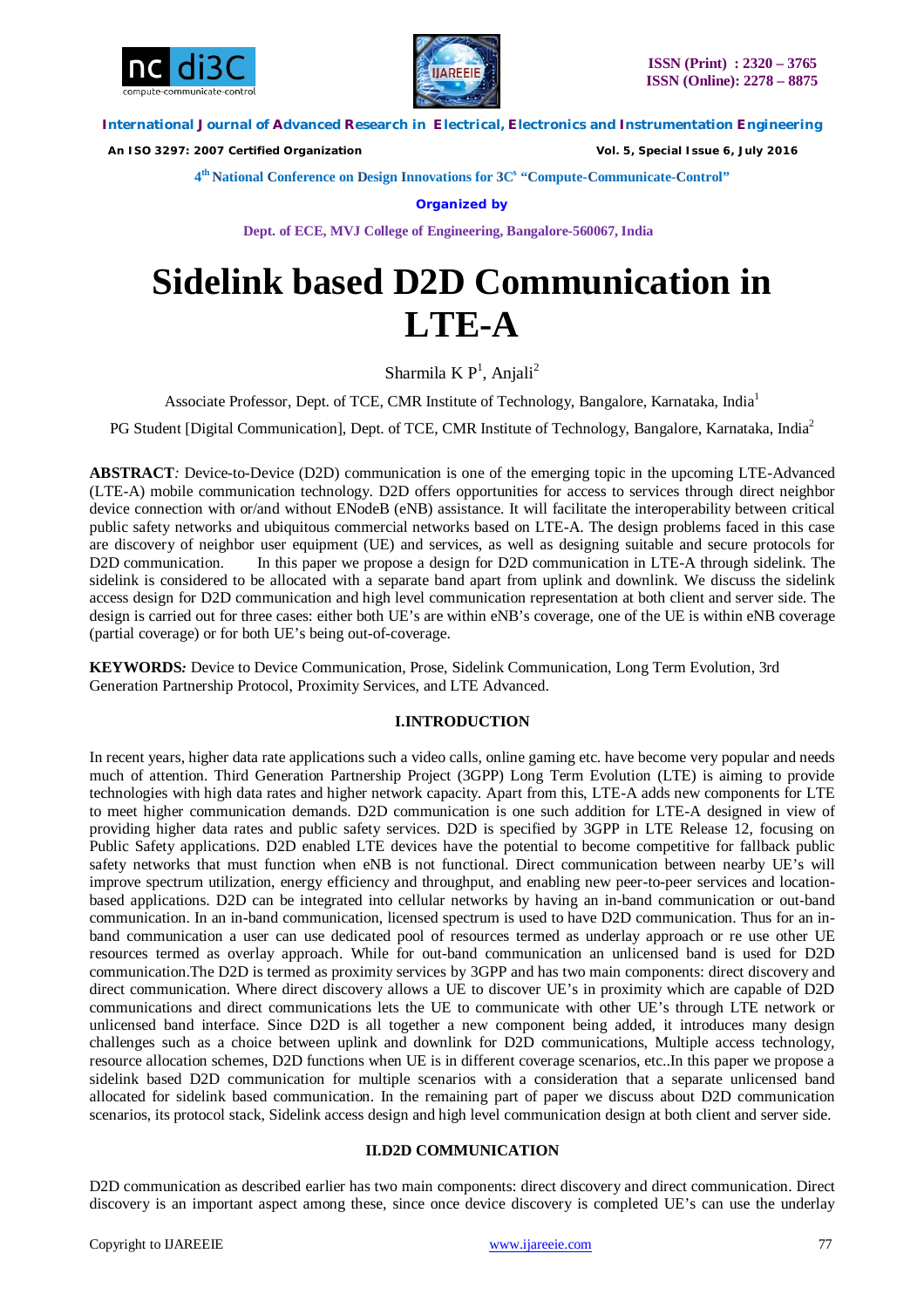



 *An ISO 3297: 2007 Certified Organization Vol. 5, Special Issue 6, July 2016*

**4 th National Conference on Design Innovations for 3C s "Compute-Communicate-Control"** 

**Organized by**

**Dept. of ECE, MVJ College of Engineering, Bangalore-560067, India**

network or an ad-hoc network to communicate between them. In this paper we are mainly focused on direct discovery and will be using a sidelink based D2D Communication as depicted in Fig 1. Where in a UE within coverage will use uplink [5] and downlink [6] for its LTE based communication and a sidelink for D2D communications. Here we consider that a separate unlicensed to be allocated for sidelink and will not use from the available downlink or uplink resources available with eNB.



Fig. 1: Sidelink D2D Communication

# **A. Scenarios**

Various scenarios considered for the design in this paper are as presented in Fig. 2. Where either both the UE's are considered to be either in-coverage, both of them out of coverage or in partial coverage (One UE is in coverage). In incoverage coverage scenario, the synchronization and resources will be allocated by eNB and out of coverage scenario a default configuration in the UE will be used, while for partial coverage scenario the UE within coverage ill get the information from eNB and uses the information to become a sync reference UE. Fig. 2: Coverage Scenarios





The protocol stack for D2D LTE-A communication is as described in Fig. 3. Physical layer provides data transport services to higher layers and to provide this services physical layer is expected to perform functions like error detection, forward error correction, mapping of transport channels to physical channels, Multiple input multiple output (MIMO) antenna processing, beamforming, transmit diversity, RF processing, etc. MAC layer provides data transfer and radio resource allocation services to the upper layers and supports various functions which include scheduling, mapping between logical channels and transport channels, radio resource section for sidelink, etc.. RRC layer offer multiple services to upper layers which include broadcast of control information, UE status and transfer of dedicated control information. It includes many functions such as broadcast of system information, paging, establishment/modification or release of RRC connection, measurement configuration and reporting, establishment/modification or release of radio bearers carrying user data, generic protocol error handling, etc.



Fig. 3: Protocol Stack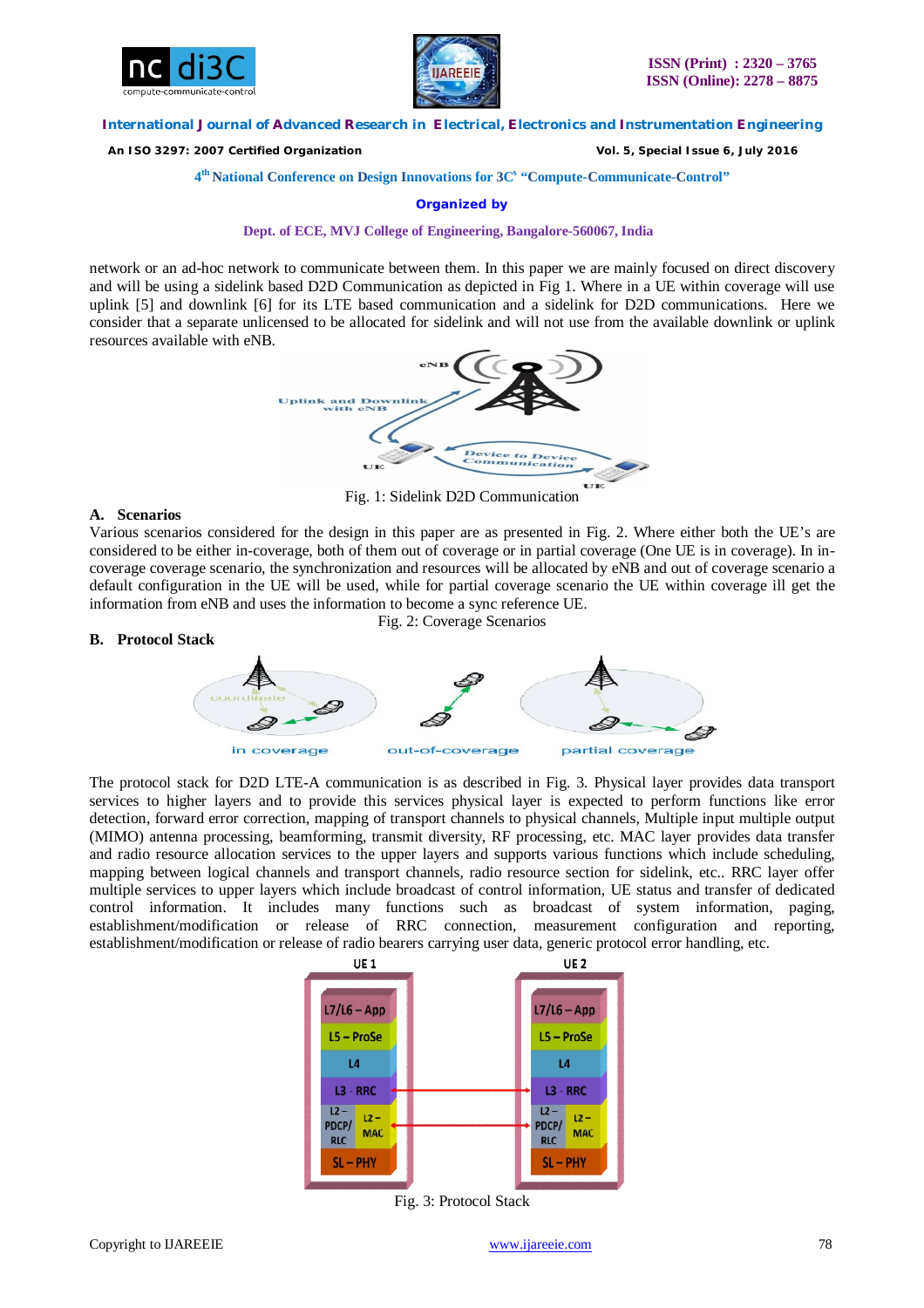



 *An ISO 3297: 2007 Certified Organization Vol. 5, Special Issue 6, July 2016*

## **4 th National Conference on Design Innovations for 3C s "Compute-Communicate-Control"**

**Organized by**

#### **Dept. of ECE, MVJ College of Engineering, Bangalore-560067, India**

The other important layer for D2D communication is Proximity Services (Prose Layer) which includes functions such as direct provisioning for direct discovery and direct communication, direct discovery name management, storage of Prose related subscriber data, acting as location services client to enable EPC level Prose discovery.

# **III.PROPOSED DESIGN**

### **A. Sidelink Access Design**

The sidelink access design for D2D communication is designed as in Fig 4. Here Client side RRC will be waiting for UE sync reference to have a sidelink communication or will be transmitting MIB if it is acting as a sync reference UE. The Transmitting UE which will be acting as a server will broadcast SIB18 and SIB 19 information and will be able to receive sidelink UE information received from client UE as a response. Based on the respone UE will send RRC reconfiguration and receive reconfiguration complete acknowledgement for the client UE. For in-coverage and partial coverage eNB simulator is used which will be acting as a eNB for that particular cell and PC5 simulator is used which will be acting as sync reference UE.



Fig. 4: Sidelink Access Design

### **B. High level D2D communication Design**

The high level communication diagram for server side and client side communications is presented in Fig. 5. Here the server side eNB and other UE which will initialize communication will be considered as eNB simulator and PC5 simulator respectively.



Fig. 5: Client and Server side High Level Communication